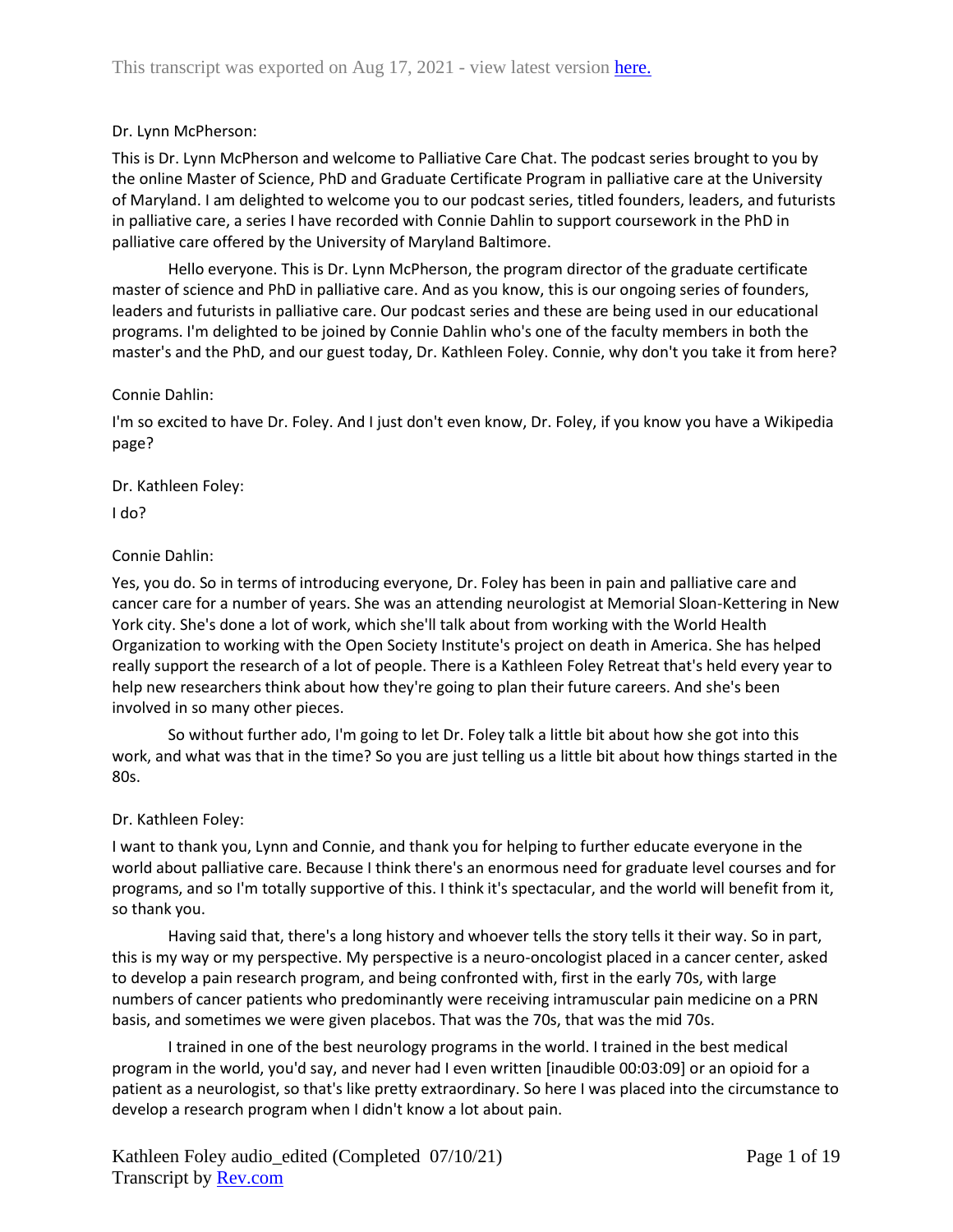Fast forward from that, it became clear that pain, we decided was a neurological complication of cancer, and was a pillar of the development of the field of neuro-oncology. And luckily I had an extraordinary chairman of that department, Dr. Posner, who felt that pain was critically important, and he convinced me to come to Memorial. So I was there with Dr. Ray Houde and with Ada Rogers, a wonderful, extraordinary analgesic nurse observer. And so I learned how to assess pain from Ada Rogers, from a nurse. I went on rounds with her, and I learned how to talk to patients, and I learned how to assess them, and I learned the methodology of doing clinical analgesic trials from Ray Houde and from Ada Rogers.

And so part of our research program was then to figure out who had pain and cancer. And the numbers that we found then are the numbers that still seem to pretty much exist, that a third of cancer patients in active therapy and two thirds with advanced disease had pain. And this is the same for children. Although in children, it was not typically advanced disease, but rather procedures that was the cause to a high occurrence of pain. And this was at a point in time that there was little expertise on many of these, now what are the standard components of care.

The hospice movement was burgeoning and I played an important role in the sense of being able to provide the evidence base for how to use drugs in pain with patients with cancer. We studied heroin and demonstrated that the Brompton cocktail, although widely useful for those in England, was not really necessarily going to be effective for Americans. One, because heroin is a highly charged illegal substance in the United States. And so the study that we did was, we were able, with support from the National Institute on Drug Abuse, to obtain confiscated heroin to give it in varying doses to patients compared to morphine. And to demonstrate that heroin was a great, good analgesic, but it didn't look any better than heroin, and patients didn't really seem to prefer it any differently. There were a small number of patients who seem to do better on heroin. And fast forward, they became a group of patients who we now think probably have different split variants of their morphine receptor.

So moving forward, we developed this program in pain. We argued for what the best guidelines and treatment should be of the cancer pain patient. And we argued that the opioids were the mainstay of therapy. And that the WHO at the same time, with colleagues in Italy, Vittorio Ventafridda and with John Bonica, who was at that point the President of the International Association for the Study of Pain, with Mark Swerdlow, who was a British anesthesiologist. We met together and said, "We need to do something that the WHO could take forward." And Jan Stjernsward was the then head of the cancer unit at WHO. And he was a great advocate for a WHO public health model for a cancer care of which palliative care was a critical point.

And so in 1982, we met in Italy and we had a meeting, from which in 1986, we published the first guidelines for WHO. They were field tested by Vittorio Ventafridda. There's a lot of controversy about how they were tested, et cetera. But again, they demonstrated that the majority of patients would require a strong opioid at the end of their life. And that led to the mandate of the WHO to have morphine as a central medicine.

So that was happening internationally, but back at Memorial where most of the work was done, our focus was on trying to improve the care of cancer patients with pain, yet, the majority of our patients died. And so we were really lacking in how we were going to provide really good end of life care. So we had good symptom management. We got that down, but we didn't have a process of care.

And through the 80s, we worked hard. We created the Supportive Care Program. We worked with WHO. We were developing, really, I think much of our efforts were focusing, my efforts were focused on improving pain for patients with cancer. And in that framework, we moved to begin to advocate much more broadly for a system of care that would allow patients to receive continuous supportive palliative care at home without requiring them to have to give up their active treatments.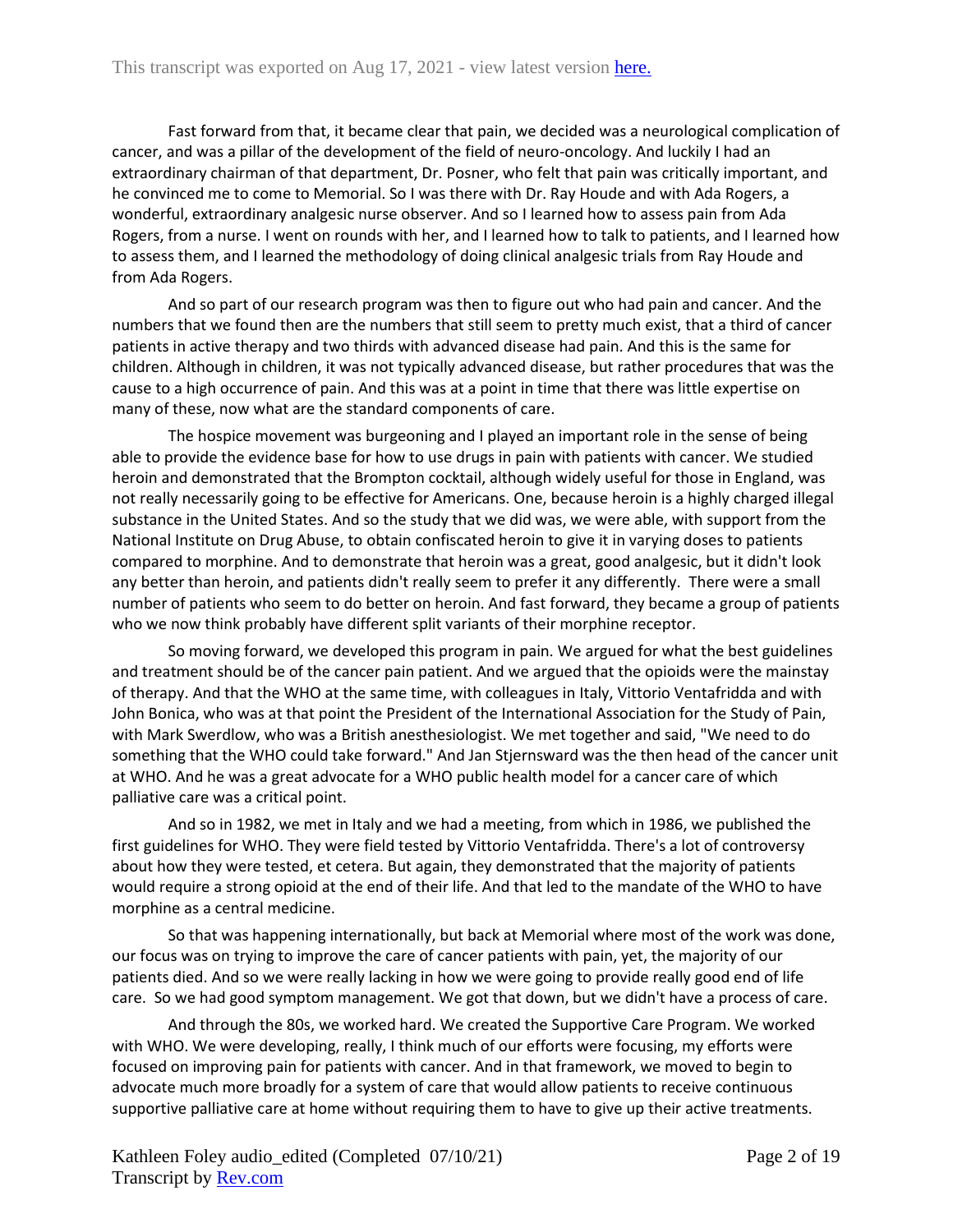So fast-forward in 1993, a woman, Patricia Prem, a social worker, and a friend of George Soros called me up and asked me if I would meet with her to discuss George Soros' interest in improving the care of the dying in the United States. And so we met and this eventually led to a program of which I became the director called The Project on Death in America. And I've sent Connie, I'm sorry, Lynn, I did not send you a copy. I only have a copy, but I sent a copy of this book that David Clark has written on The Project on Death in America. It's probably a little tedious, but there are elements in it that you might find helpful or useful. And David Clark, from the beginning as a sociologist and I would say a social historian, a medical historian, we contracted with him to write the history. And so he had access to all of the meetings and notes and publications that we had out of that project.

So fast forward, The Project on Death in America, which Susan Block became a co-director of the scholars program, was focused on improving the care of the dying in the United States. And from 1994 to, for nine years, we had \$45 million to improve the care of the dying. And although at the beginning, we thought this was an enormous amount of money, we rapidly saw that it was not anything about what we needed to do.

But luckily, the Robert Wood Johnson Foundation with the leadership of the program officer Rosemary Gibson, also had in this extraordinary \$250 million effort to improve the care of the dying in the United States. So we were lucky to be able to collaborate and partner with them and to learn from them and to work with them. And so what happened in the 90s was that there was this extraordinary attention to who dies? Where do people die? And how did they die? And so I went to Institute of Medicine meeting where it became apparent that we really knew nothing about how people died in the United States.

And so this fast-forward led to the report called Approaching Death, which was supported by the Institute of Medicine, which our Project on Death in America supported, to be able to look very critically at how we care for people in the United States. And then in 2001, a second publication was focusing on the care of children who were dying in the United States.

And so both of those, I think are landmark publications that anyone who wants to read the history of, at least the US history, should probably read. For those at an international level, probably they should read some of the early chapters in the Oxford Textbook of Palliative Care that were published in that same period of time, in the early 90s. Because they would give another tip of scope of what was happening internationally.

Our project on death in America was to support scholars, and we eventually had 87 scholars in various disciplines, predominantly physicians. We then developed a nursing leadership program that Betty Ferrel helped direct, and we had developed a social work program. And each one of those has been enormously successful because the current leaders in the field: the physicians, the nurses, the social workers, are the leaders. They're the people who, in my mind, have taken over the world and moved and sustain the field. And so the social work program continues to exist. It continues to advocate and has been closely allied with the American Academy of Hospice and Palliative Medicine, although remains a separate group. And the nursing program, clearly the program evolved into HPNA, where there are extraordinary leadership programs. And many of the scholars are now out, 20 years, 45 years, and they're the editors of the journals, they're the chairs of the department, they're extraordinary leaders.

So that project had a very elite strategy. And I think this is important because what we saw in 1993, and what we saw in the beginning, and what we saw throughout the period of time, was that everyone knew there was a problem. Everyone knew that people who were dying were not receiving appropriate care. The majority of people were dying in hospitals. The incredible support study, so I think this is another study that everyone should have to read and think about and probably have Joanne Lynn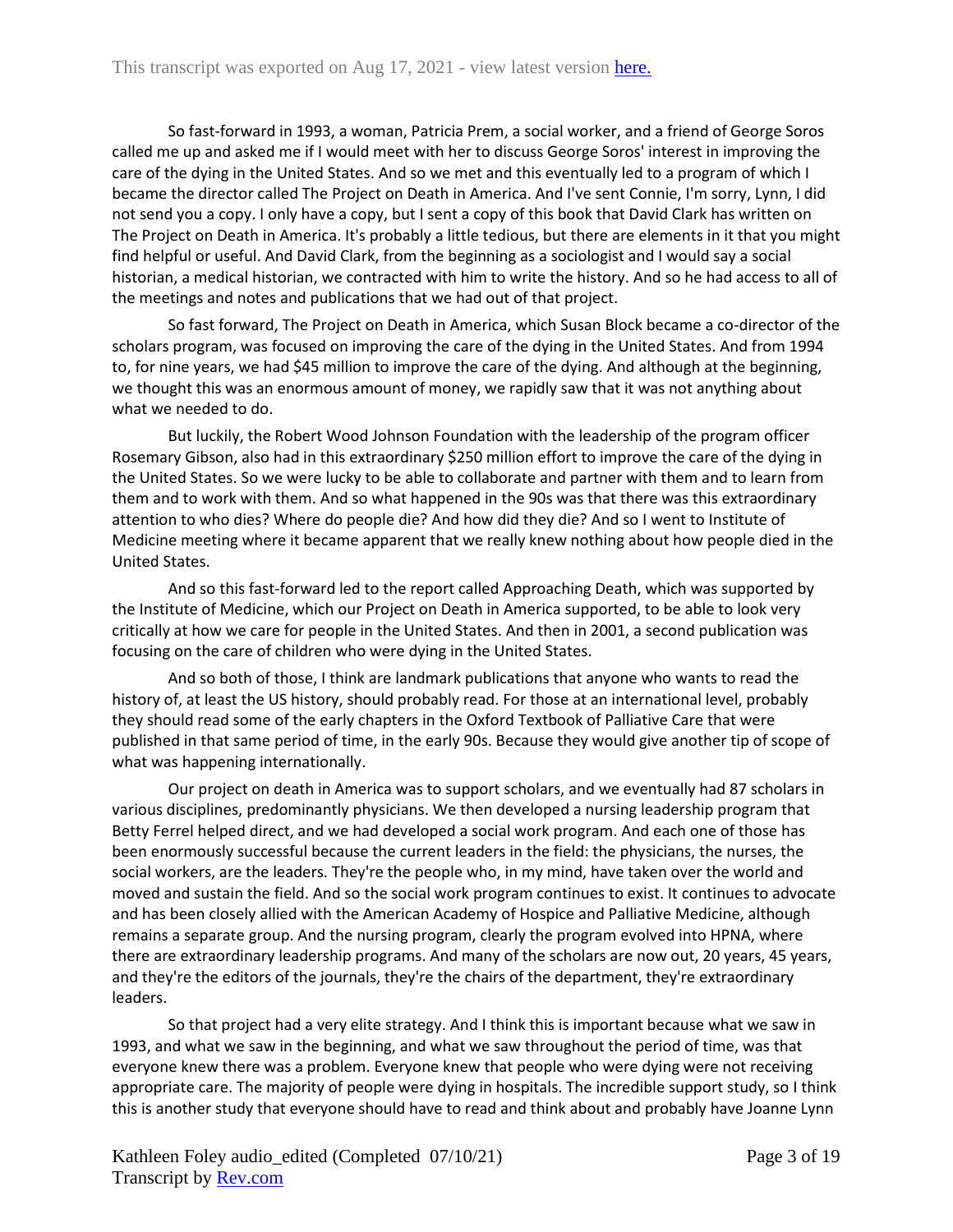talk about it, because it was the game changer. It was a tipping point of where we moved to realize that how we care for the people, how we provided end-of-life care in the United States was profoundly limited.

And so in that setting, we focused on the idea that we needed a very sort of elite strategy. And our elite strategy was that to change medicine, we needed to do so from within. So we created our Trojan horses. So our Trojan horses were these positions who were assistant professor level. Most of them have not tenured who we supported their salaries for three years to be able to, and we supported part of their salaries. I think it was \$75,000 a year, maybe it was less, but not a huge amount of money. But allowed them to have time to cultivate and develop their research expertise or their academic components in educational research or advocacy at their institutions. And so those groups have now subsequently become the leaders, both in the US and we included Canada. So there were a series of Canadian experts. And so out of that group came Harvey Chochinov in Canada, Joanne Wolfe in the US, Jim Tulsky, and I could go on, and Bob Arnold, let me go on and on and on. So they're extraordinary. And out of the nursing leadership, again, extraordinary leadership that Betty led.

But the idea was that if we didn't have a health care, a cadre of healthcare leaders, that we were not going to ever change medicine. And there were wonderful reports. So it's fun if you go back and look. If you looked at the textbooks, Joanne Lynn did a survey textbooks and showed that in the textbook chapters in cardiac disease and congestive heart failure, when the algorithm got to congestive heart failure with every treatment, it then went back to other supportive approaches. It never said the patients died, yet, that was one of the leading causes of death in 2000.

So over this period of time, in developing The Project on Death in America, our focus predominantly was on this medicine piece. We did a whole variety of programs in the humanities. We did a series of programs in arts. We gave universities the opportunity to change their history or social science courses to talk about death and dying and do some kinds of meetings. And all of those I think were helpful in raising the public awareness. But with \$45 million, we didn't have money to do public awareness. And really, I think to the credit, and I think anyone who's tried to change a field has to decide what their narrow focus is or how they're going to get focused, and how they would benefit from it.

So Robert Wood Johnson did a much more public engagement. We did some great videos, one you would definitely want people to see. It's a video about developing hospice programs in prison, which was, it's a 20-minute film and it's spectacular. So coming out of that, and I'm being faster about but I will, and you can ask me specific questions, but coming out of that, at Soros, we were US programs, and they felt that we should exit it, the field. That we've been pretty successful and they weren't really totally willing to give us more money to do this. But at the same time, the Soros in Central and Eastern Europe and in Africa have foundations, and those foundations were taken up with The Project of Death in America, and they wanted us to help them internationally improve the care of the dying.

So fast forward, in around 2003, when we exited The Project on Death in America, we had started an international effort in 1997 in working with colleagues in South Africa, and then we began to expand that. And so then we had that project that went from about 2003, which is now exiting. So it's existed till 2021. The best way to know everything about that program is to read a series of papers that we published at the JPSM in about 2014 or 2015. And there's a story for each one of those papers. But basically the framework of that was, in 1999, at the European Association of Palliative Care meeting in Geneva, we brought together the staff of these foundations and asked them what they needed in their countries to be able to improve the care of the dying.

So these are program officers working in a foundation, and they're, again, extraordinary people. And they came with saying, "Listen, we need education, we need every type of training and we need policy. And if we're going to do policy, we need to have the WHO being the policy maker for us because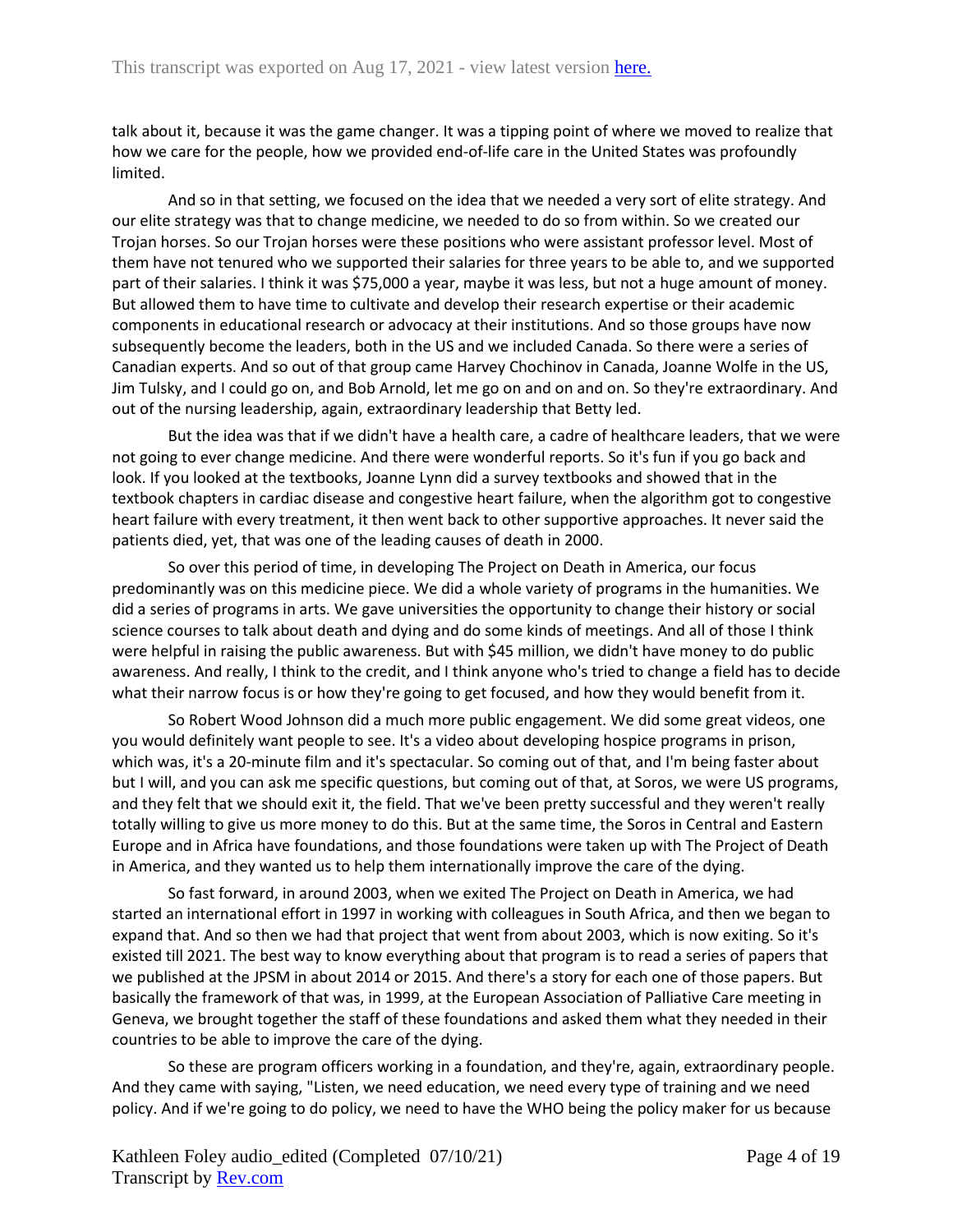our governments will listen to policy." And so at that point in time, we developed and created this WHO model for palliative care and began working in that framework.

And again, each of these foundations took up this mandate, and they'd put \$30,000 or \$50,000 in their budgets. And we would match that from New York and help them to develop these programs in their countries. But we knew that they couldn't move forward unless they knew how to do needs assessments. So Steven Connor was a great help to us because he was a consultant and worked in many of these countries, helping them put together, bring together the stakeholders in the countries, bring them together and begin to focus on what was needed to develop a palliative care initiative.

And from the beginning, we only use the word palliative care, from the beginning, many of these countries had just small starts and volunteer hospice programs. Many of them had had the exposure to Robert Twycross or Cicely Saunders or to the English movement. So they were clearly wellversed in the understanding of what hospice was. But we were moving the envelope by saying, "This is palliative care. This is for the seriously ill, probably in the last years of life. And it's not just about end of life, but it's taking care of patients with serious illness." All of those papers exist and they are the models of some of the programs we did, so we created a roadmap of what a country has to do to develop a policy. And then some of the countries have reported how they did their roadmaps.

And then we provided support to develop essential medicines programs. And so working with WHO and working with the International Narcotics Control Board, and working with experts like David Johnson at the time, or subsequently James Cleary, and with Liliana De Lima creating a model of essential drug policy. And so that was critically important because the major problem, so drug policy is a critically an important piece of this, because even now, the greatest public health inequity in the world, this is by the public experts, is the lack of availability of strong opioids in middle and low-income countries. And so the WHO was very much on our side with the mandate that, and the focus was heavily initially on the cancer population, but then has in probably the last 10 years, so from 2005 on, expanded to include a much broader, more geriatric program, elderly population. And at the same time, the growth of pediatric palliative care has happened.

And so, again, as resources, Julia Downing recently gave a talk to us on a webinar for OSF as part of our exit strategy, about the developments of what's happened in international children's palliative care. And so I think it's a great talk and I'm sure she'd be willing to give it to you or be available to you. So reach out to her and she's obviously a PhD nurse. And so our efforts then from the Soros piece was that we had all these foundations, and we had people in the foundations who wanted to work on it, and we had countries that want it to work on this. So we were the arbiter of providing and networking these individuals to be able to get the expertise they needed to create a national needs assessment, to create a national strategy, to figure out how to advocate with their representatives, so from the leadership skills, and how to do appropriate drug policy.

And the stories for each country are extraordinary. So in Georgia, for you to get a prescription, you would have to go into the local police station and walk all the way to the back to a room where somebody sat at the desk and gave that prescriptions. In Ukraine, the most amount of medication you could ever receive, it would be 50 milligrams of morphine a day. This is regulated by the government and a nurse would come to your house to provide it. So there were just extraordinary examples of what we consider it to be really human rights abuses.

So concurrently with creating this network and these foundations, and trying to argue that there was a moral imperative to do this, we learned that people didn't really care about the moral imperative, and we needed more a club to teach them that they needed to do this better. And so we then began to coordinate with, first with Human Rights Watch, and then specifically with Diederik Lohman, who again, would be a great person to talk about how we could frame this within a human rights perspective. And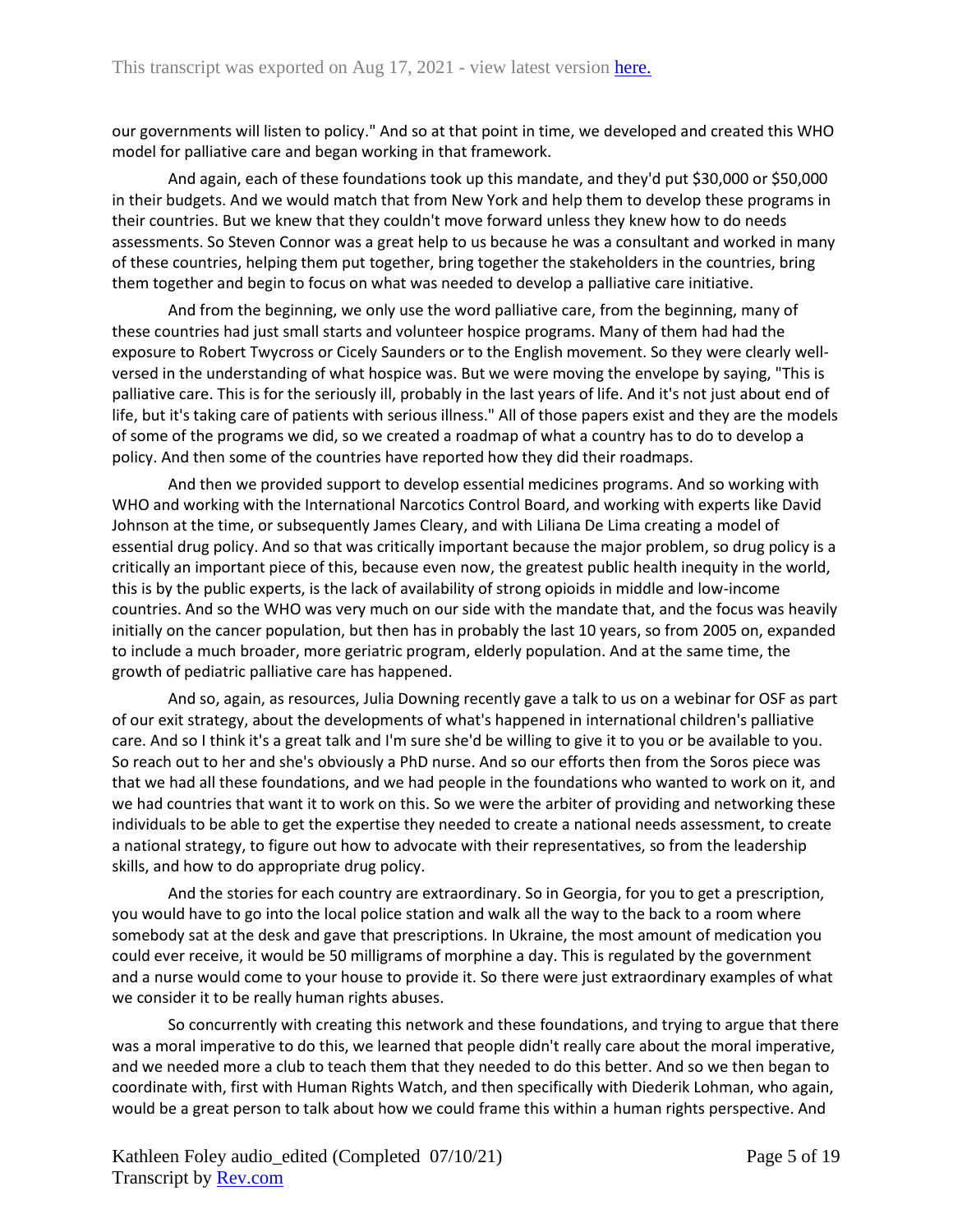at the Open Society Foundations, Jonathan Cohen and Tamar Ezer were two leaders that were interested in helping human rights. And so they were great, again, helpful.

And so we created a campaign called Torture in healthcare, and we used Ukraine as the example. And again, this is extraordinary video pointing out the difficulties of an individual with far advanced cancer trying to receive appropriate pain medicine. He's a very compelling guy. His mother does everything possible. His friends do everything. The hospice is taken care of, try to help the best, but it's not enough because he doesn't get appropriate pain management. So we eventually use that advocacy in this campaign on torture to accuse the Ukrainian government of torture and healthcare. And they did change the laws profoundly. And what has happened in Ukraine is a great model of how palliative care, even though it's still fledgling and still moving forward, was able to change policy by understanding what the issues were and what the human rights framework was. So we moved from a health framework to a health and human rights framework.

And at the same time along, even though there's so many elements, so I'm hitting the highlights here just to keep it short. So what has come before is that these individual countries have created at, so we see the building palliative care at a country level requires enormous understanding of the environment and the local issues, at the same time is networking those individuals within international network. And so the International Association for Hospice and Palliative Care whom we supported and the Worldwide Hospice and Palliative Care Association that we also supported. We were supporting them through this foundation monies to be able to help network these individuals and train them and educate them.

And then as we move forward, we decided we really needed an international leadership program. And Frank first ran that, and that was a program that there were approximately about 22 fellows. It was a highly intense program. They each had a mentor. They each had some monies that they could use. There wasn't lots of monies, but monies that they clearly had at their discretion to use to be able to advance palliative care. And they came from Kenya, Zippy. So another person that would be great to have speak, is Zippy, who runs the Hospice and Palliative Care Association in Kenya. And she herself, obtained a PhD during this whole process, from I think a British University. And Zippy has been a great advocate and leader, but began as a Gracia's Hospice leader in Kenya. And Kenya has been a great model of how they change government policy, how they were able to train and educate physicians and how they were able to expand community workers.

So all of this is occurring during the Aids epidemic. And so we supported the whole movement of community workers, and these are typically 10 or 20 community workers with one nurse assigned. And I've been out on rounds with them in South Africa, and they're extraordinary. And they go from hut to hut and place to place, village to village providing care and providing medications, and on in Ziploc bags, morphine in these little Ziploc bags, pretty extraordinary, and being able to create a community of effort through these community workers who were incredibly well, were volunteers for the most part, but were well-resourced in understanding what their role was and how they could provide supportive care to patients at home with a nurse supervisor. So those were great community workers.

Fast forward from that, the leadership program, as I said, that Frank created, and then there 10 million other programs within all of that. That's the big picture piece. So we first did PDIA and then we did this international effort, and we were basically their advocates. But at every point there was a challenge, at every attempt to do anything, there were people telling you, you couldn't do it, and you shouldn't do it, and why would you do it?

And one of the criticisms of our program was that we never were able to create a civil society that rose up and fought for the care of the guy. So I think in defense of that, we didn't have enough money to do that, because any attempt to make change in what one's theory of changes, to do a change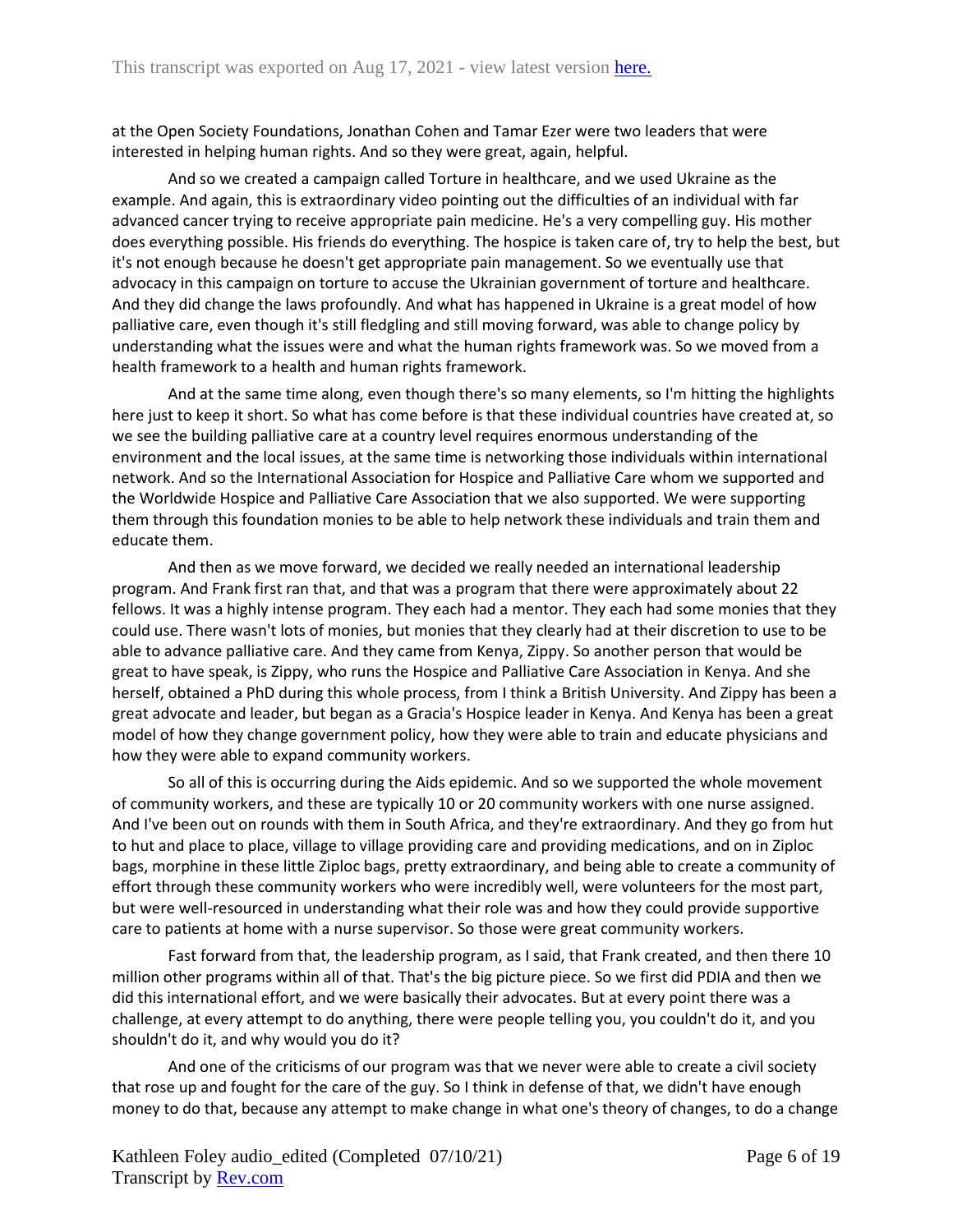of public attitudes requires extraordinary amounts of money because it requires the whole engagement of social media and a whole other dilemma. So we didn't do that. So we were always more of this elitist, we're going to make the medical system work for these people so that when the demand is there, it will be a system in place with people trained up to do this. And you see the groups that are just extraordinary.

## Connie Dahlin:

Well, Dr. Foley, it's so interesting though, because I also wonder, and here we are, and you took us through, and I was thinking, also with some of the other countries I know, like in Vietnam, that focus for palliative care was on Aids care, because that's what it was the focus. So you also had to look at what diseases were there. But I think for the United States, in particular, and I'd be curious, it feels like we are the one country that is still so death denying. And even in spite of COVID, we're still death denying. So in terms of how you had to focus like the bang for your back for your money, that is such a big change, right? To try to help people understand not only care for the dying, but like you are going to die. We're all going to die.

## Dr. Kathleen Foley:

And the great line was that, for Americans, give me liberty or give me death, and death is always a second choice, so that's it. Definitely, the American perspective.

## Connie Dahlin:

And I think, again, you've shown for our students who are listening to this, there has been this very coordinated strategy that you couldn't have people just off doing things by themselves because that wouldn't have been affected, but that you were strategizing and starting off with the pain with the WHO within the PDIA, but then at the same time you're working with the national groups in the United States in consistency and Europe. So this whole part about, also thinking about, you have this much money, that's always a big decision of how do you take that money and think about what's the best way to spend it? In hindsight, it's always 2020, but that you were trying to think about that and knowing, "Okay, well you have Robert Wood Johnson, where do you figure out your expertise of where you interlink, but where can you also be more effective by spreading out?"

Dr. Kathleen Foley:

Yes.

## Dr. Lynn McPherson:

Well, I have two observations to make. You did a half an hour straight without inhaling, number one. And number two, you are a mover shaker, trouble maker, girl. Wow, I never realized. That's amazing.

## Dr. Kathleen Foley:

I literally don't take credit because there are so many different people. And Mary Callaway, who, again, would be great for you to talk with, Mary was the associate director of the Project on Death in America. And she became the director of the International Palliative Care Initiative. She was the force that was even more extraordinary, I'm telling you. What an amazing woman. And everyone that we engaged with did what they were supposed to do. And it was incredibly collegial.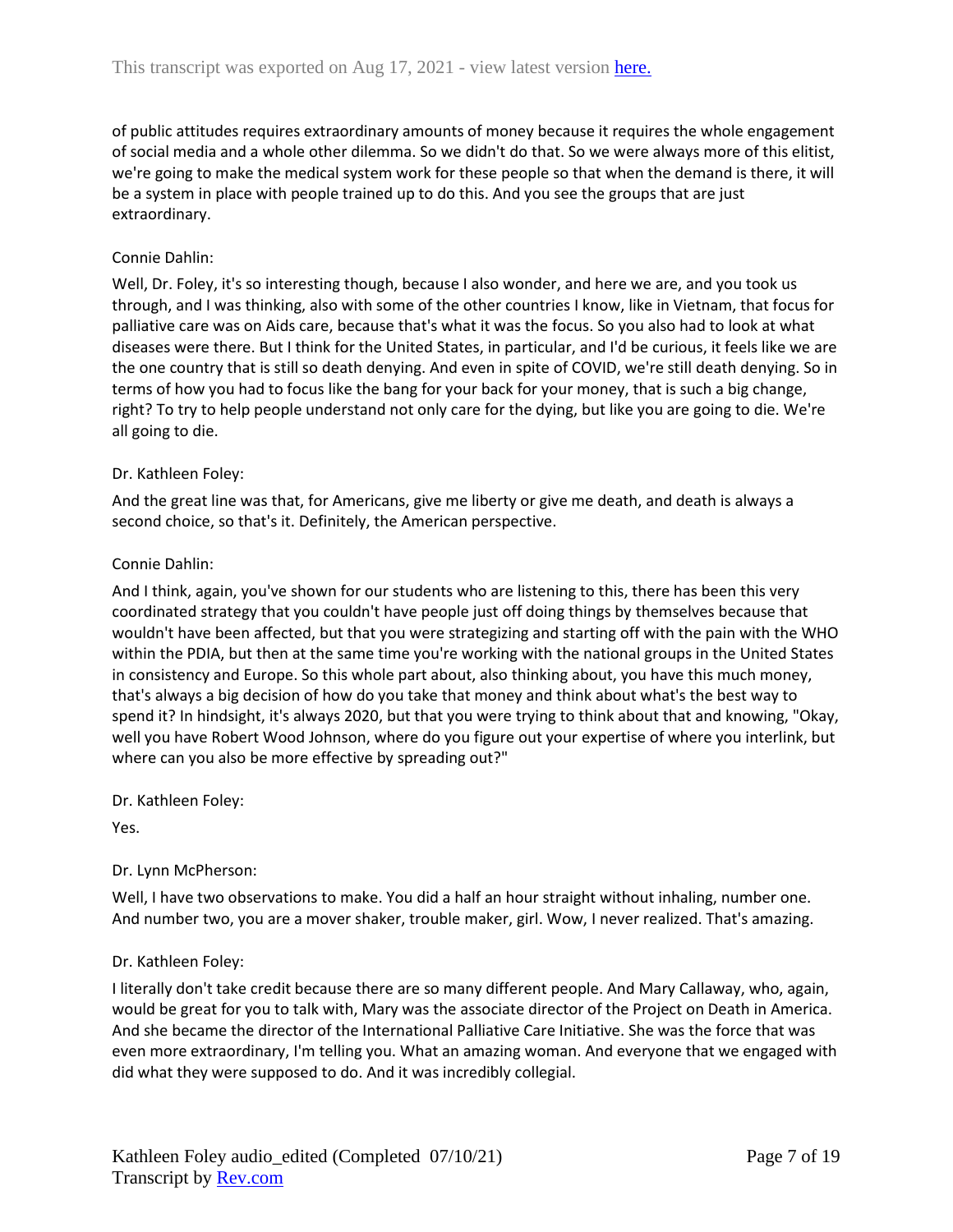And I think the good news for us from the Soros side was that we didn't need to take credit for anything, because we had a funder, we had the money and we didn't need to raise money. So we didn't have to prove to anybody else that this was the best. The other important piece for us was that George Soros said that if you didn't have failures, you weren't funding the right people. So we had this extraordinary opportunity to fail. All right?

#### Dr. Lynn McPherson:

All right.

## Dr. Kathleen Foley:

And at least in PDIA, the board was made up of people like Bob Butler who had been the head of the National Institute of Aging, and David Rothman, who was this extraordinary social historian, and [inaudible 00:31:48] who was a constitutional lawyer. So we had these great advisors who were very involved in the day-by-day activities of the Project on Death in America. They really bought into it. And so that was also quite extraordinary. It was just an extraordinary time of great people and a lot of convergence. And I think, it's still sad to say that in the world, 50% of the people in the world have no access to palliative care and the other 50% have it in varying stages. And the more high-income the country is the better access we have to palliative care. And if you look at the number for pediatric palliative care, we have 20 million kids who could benefit from palliative care.

So I think that the element, the big picture, this very big picture, is we're not going to have palliative care anywhere unless we have policy, unless we have the economics on our side, and unless we have the healthcare professionals. So anything anybody does has to focus on that. And some will focus on policy and become the best policy wonks. So anywhere you could have PhD people who know about the economics of healthcare and you can put them off into that and have them work on that. And anywhere that people that want to do policy and help them think about what policies you need to have and what are the model policies and how did they work?

In each country, Rwanda has taken on palliative care to the credit of Eric Krakauer and the group in Harvard, in partners in health, and has put in a national policy, and has made drug available, and has figured out some of the economics of it. There's an example that we think that Rwanda would do that. And Vietnam that you mentioned, Connie, one of the sad stories of Vietnam, from Eric was that they did not have much access to opioids initially. Eric worked hard in making that happen and there was a foundation there Atlantic philanthropies did support in Vietnam, and they helped co-fund some of the activities there, as well as Eric being able to get some US government monies. However, in one of the hospices, they basically had screaming room, because when it had no opioids, they moved the patient into the screening rooms, because they had no opioids.

#### Dr. Lynn McPherson:

That's just awful.

## Dr. Kathleen Foley:

Well, but it was the reality. And you have to know, having been there, having been through South Africa and witnessing, South Africa was so much better than some other countries, because, at least in South Africa, we eventually were able to get morphine because they had a really rich, Liz Gwyther was the head of the hospice association there. So if we look at country models, Liz Gwyther is a great model for having to talk about South Africa. And it might be useful if you, 10 minutes of South Africa, and 10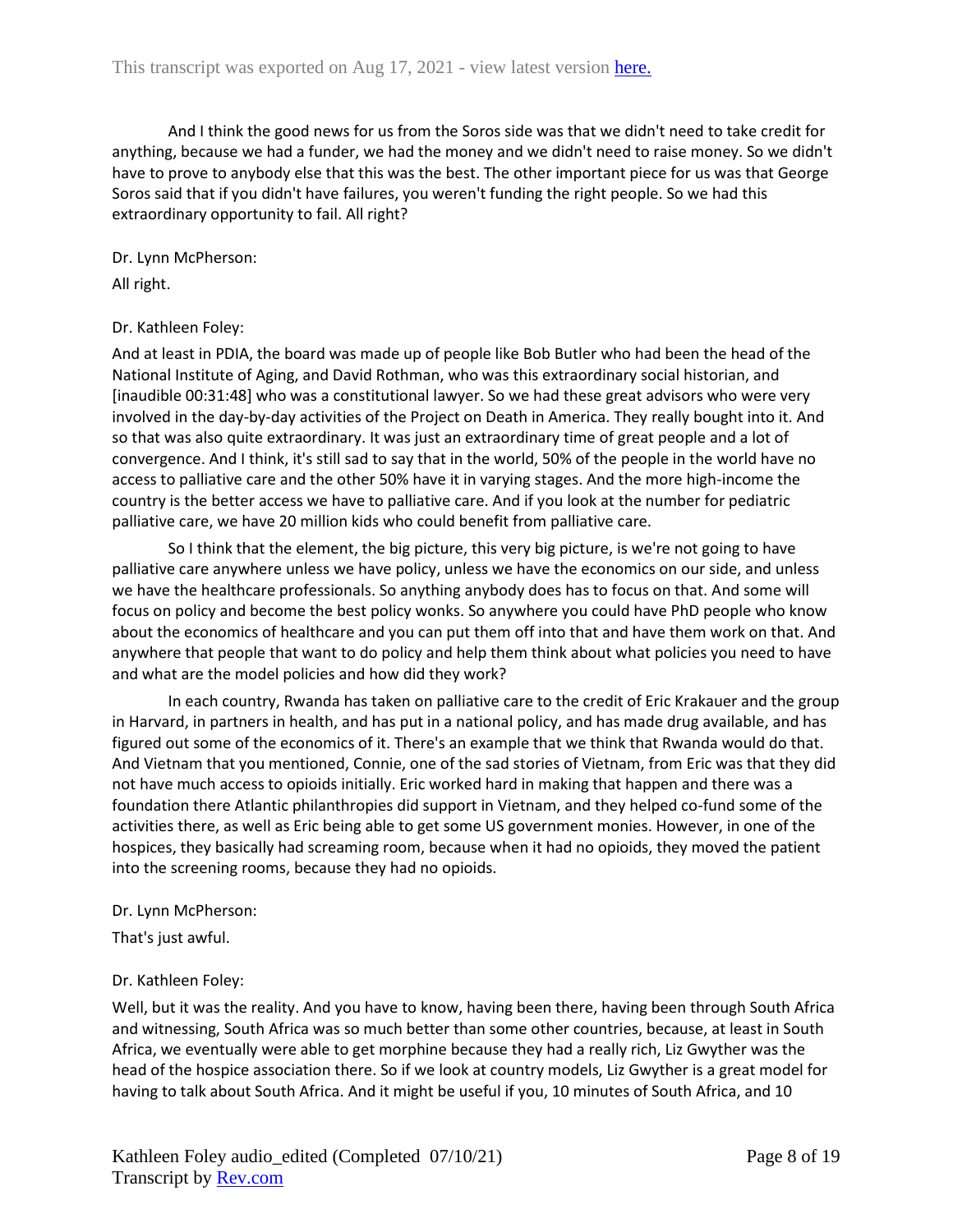minutes of Kenya, and what Anne Merriman did. So Anne Merriman, you have to talk to because she's Uganda.

And the wonderful thing that happened when we began our international palliative care initiative from Soros, was that Joe O'Neill became head of the PEPFAR program. And Joe was a friend and had clearly a positive perspective about how to move palliative care forward. And so he helped support the development of the African Palliative Care Association. But we were a major supporter of that, because we needed to know that we needed associations on the ground, made up of the people on the ground to be able to develop what they needed for palliative care, not what we wanted them to do. And every country is different. Every society is different.

So coming back to your question about this, Americans are not wishing to die, I'm coming to recognize that nobody ever wants to die. So I think, but when they catch onto the fact that they're dying, then they want to die well. So we need to somehow rather frame it as, "If you are going to die, this is how you should die. And that if you don't get palliative care, then you've missed out on the best thing that could ever happen to you."

So my perspective is, "What do you mean you died and you didn't have palliative care? Well, then you had crappy medical care, that's it." So we need some way or other to say, "What do you mean you didn't have palliative care?" And I think the work that Diane has done in setting up CAPSI, and again, Soros was a major supporter of CAPSI. He probably, this is post-PDIA, it was a grant that was made that didn't go directly to CAPSI, but eventually it came to CAPSI of over eight million dollars over a period of time to CAPSI. They had to match the monies, they had to do all sorts of other hoops that they had to jump through, but they eventually did. So Soros was also a supporter of CAPSI, and in trying to move that forward in the US.

So I think this issue of public attitudes is that various strategies do work, and there are people who teach you how to do campaigns and run campaigns, and we learned a lot from them. So some campaigns, we were out to go against the people. So we did, coming out of the human rights efforts, so I think, again, maybe you might get some human rights person who wants to [inaudible 00:37:15] PhD, and that person, we've published a whole series of papers, not me, but individuals in our groups, what are the human rights of palliative care? And what is the right to health? And then what is it for children's palliative care? What are the specific rights for adults? And now for geriatrics? And there's a whole move continuing forward. And COVID clearly was, showed where it failed, is how we took care of the elderly and what the rights of the elderly are to receive good end of life care.

So I think there's another whole dimension that you might have a talk on, on what are the human rights issues? And I think I have a lot of these slide sets that when I can find the access where they are, I could send you some, which I'm happy to give you. But I think it would be good for them to understand the whole human rights dimension.

So we started with the human rights dimension back with the International Association for the Study of Pain, where we said, "Pain relief is a human right." The WHO agreed with it, everybody agreed with it and it became a mantra. We then moved forward with the idea that palliative care was a human right, and created the background materials that you need to have to decide what makes something a human right? And then we went to the special repertoire on torture and pleaded before that body, that people not receiving adequate pain relief were being tortured, because they were receiving unreasonable care, and it was inhuman, and it met all the criteria.

And then what we did fast forward is when the Human Rights Council would meet, we would bring different countries to the human rights council and say that they had accused them of human rights abuses because they didn't have access to morphine available. I think that our human rights work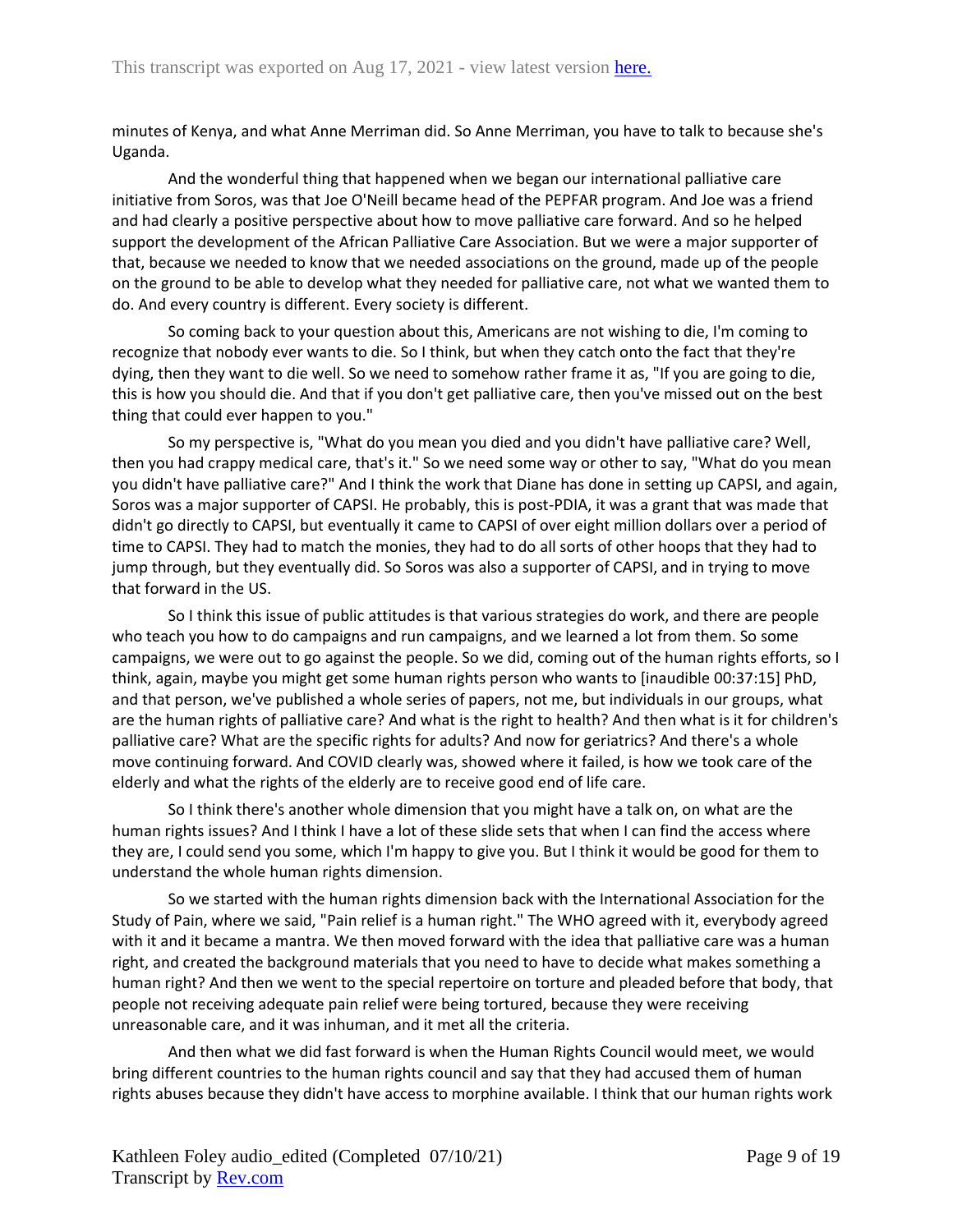was probably more powerful than anything we ever said about moral imperatives or do the right thing or anything else, because there is a human rights framework that countries have to listen to. And by putting it into that framework, it was a powerful lens to advance palliative care. Because then we had a whole group of lawyers on our side who were brave advocates advocating for human rights. And we were educating another group of people.

And the second group who I think are so critically important, are the economist. So years ago, I had written a chapter for Dean Jamison in his burden of disease books. And he became a wonderful friend and advocate of making morphine available for patients with pain and cancer. And so, he just couldn't understand why it couldn't happen or why we didn't do it and all of the above.

And so fast forward from that, and this is, and I think it would be good, again, one could talk with Felicia Knaul to hear this story, we were able to develop a Lancet commission on pain and palliative care. And that report was published in 2018. And that Lancet commission report basically is written by economist. Felicia Knaul is an economist. It's written by a public health expert, her husband, who is Julio Frenk, who had been the head of the School of Public Health at Harvard is now the president of the University of Miami. We had Paul Farmer who, again, was really an enemy to palliative care at the beginning, who now was totally converted to palliative care. And Eric Krakauer was a major writer on that, an organizer on that piece.

And what they came up with was what we all needed, was the concept of health-related suffering. So health-related suffering was going to be the indicator or the measure by which we would evaluate populations to decide how much the government would then have to put out to cover the needs of the concerns of health-related suffering in patients. I would like you to know that the word suffering was never published in the New England Journal of Medicine. In fact, there's a paper about how they never wanted to use the word suffering. And yet we got this, [inaudible 00:41:23] body of Dean Jamison, and Felicia Knaul, and all these big international global economists to agree that palliative care was a human right, that it was a public health issue, and that health-related suffering was the way we should talk about it. And that governments needed to assess the degree to which their population suffered from health-related suffering. So there's a whole angle on that.

## Connie Dahlin:

It's fascinating. I think what you're getting at is exactly what we're trying to think about with some of the people coming in from PhD, is that it's not just about clinical, there's so much broader to this writeup of: the policy, the social justice, the economics, the business, the public perception, all of it. And I think you're right, in these days, what people saw over the past year of COVID, I'll be very curious to see if that even sticks for them or if it fades, because they did see death in a very different way. I wouldn't say it was the way we wanted them to see it, although it was just the reality of what the pandemic has been and continues to be. But I think also this part of, I think what you're seeing, Dr. Foley, is, in one sense, we focus, people get so focused on just the clinical because that's right in front of them, but there's-

Dr. Kathleen Foley:

Yeah, that's not going to get us anywhere.

Connie Dahlin: Right.

Dr. Kathleen Foley: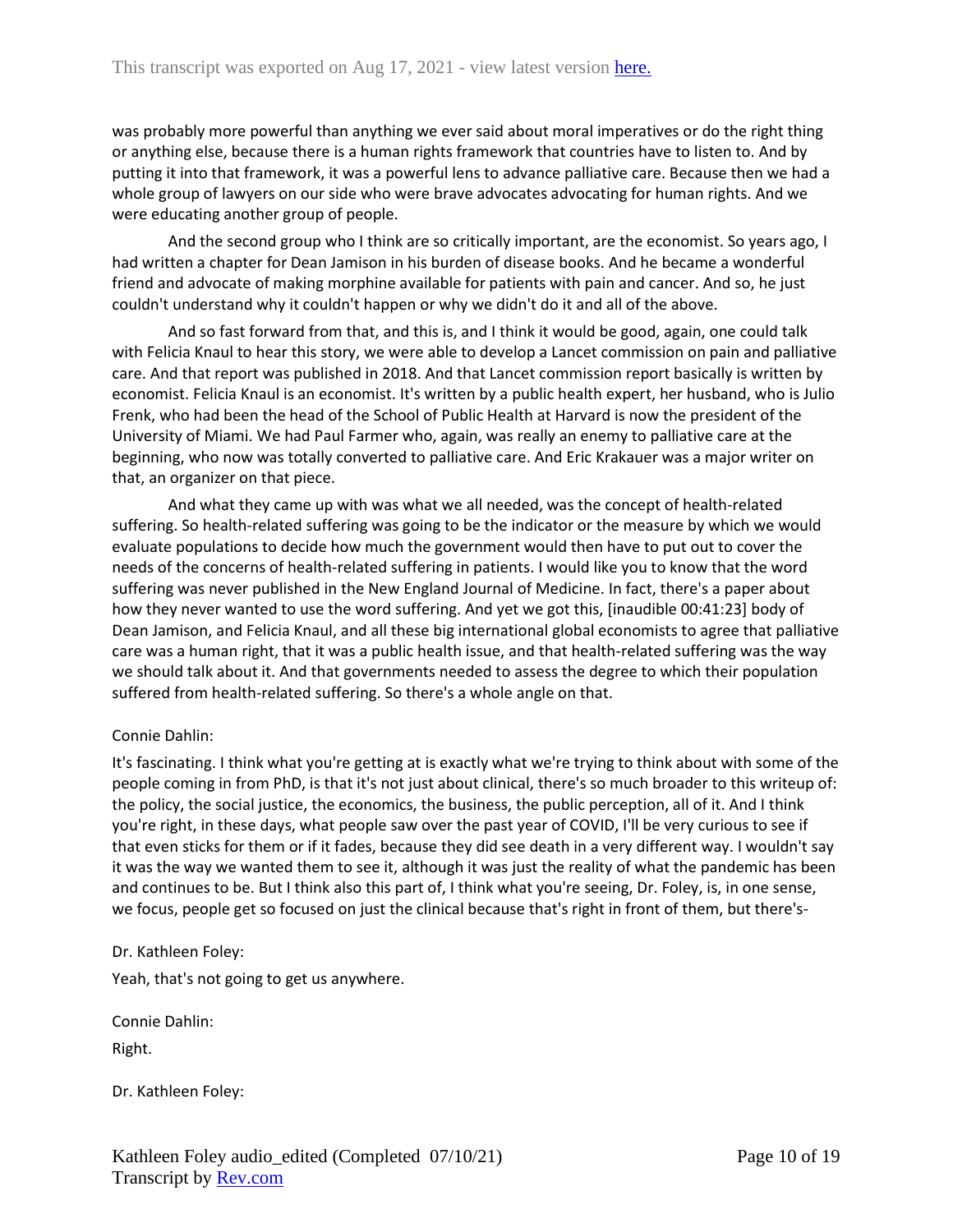We need to have the best clinicians in the world. So everything we need to do is train them up, but it's going to be, the policymakers, it's going to be the economist, it's going to be the politicians, it's going to be those that make a difference. And I think, use CAPSI as a model, is an example where really it was a brilliant strategy, which I give enormous credit to Rosemary Gibson and to Diane Meyer and everyone who's worked on it, to be able to make it possible for healthcare systems to know how to cost account for palliative care. Because if we don't pay for it, we're not going to have it. The volunteerism is over. So anybody who thinks that this is going to be nice sweet care that we're going to provide, it's not going to happen. It's only-

## Connie Dahlin:

Go ahead. [crosstalk 00:43:40]

## Dr. Kathleen Foley:

I was thinking the financial people are so essential too. And I've come to grow to love them because they've helped so much. And that's why I think that Lancet article and [inaudible 00:43:51] that's out there, and then there's a newer one by Katherine Sleeman who looked at 12 more countries, is so important.

## Connie Dahlin:

And when you think about where we've come in 40 years, I have two parts to this question. One, is this where you thought we would be? And two, what are you worried about for the future?

## Dr. Kathleen Foley:

Well, as you can see, I'm an optimist. I've been in this field for a very, very long time, and I think it's come a long way. And I think it's come a long way at each of the levels where I think it's important. At the clinical side, we now have an evidence-based. So we were thought to be just these nice compassionate people, and now we've been evidence-based. And that evidence-based is growing day by day, by day, with extraordinary research coming out of nurses, physicians, economists, social historian, it's extraordinary.

We have a policy agenda. I'm going to put the world first because I have that interest, and then I'll come back to the US. So at a world level, by passing the WHO resolution in 2014, every country is supposed to develop palliative care efforts, and these countries signed on to it. So that WHO resolution was the stick that we needed to hammer over the heads of the politicians, and just say, "What do you mean you don't have a policy? You signed on and said you'd do it." And does that matter? It does, if you keep doing it. It does if you keep reminding people. It does if you do report cards. It does if it makes them not look so good on the international scene.

So for the example in Ukraine, when the minister of health was told by colleagues at another meeting, that there was torture in Ukraine because they didn't have available morphine, he was really embarrassed. And he said, "I got to do something about it." And that was moving him forward to do that. So there is a shame, blame component to how policies make a difference. But the WHO resolution was important. All of the work, and I haven't spent time on this, is all of the work that has been done to create a concept of a balanced drug policy, and what that concept of the balanced drug policy is. And understanding that what are the risks for availability of opioids and what are the benefits?

I'm optimistic that all of these stepping stones are there. And now I think they're moving out and becoming assimilated into systems without necessarily being called palliative care. They're going to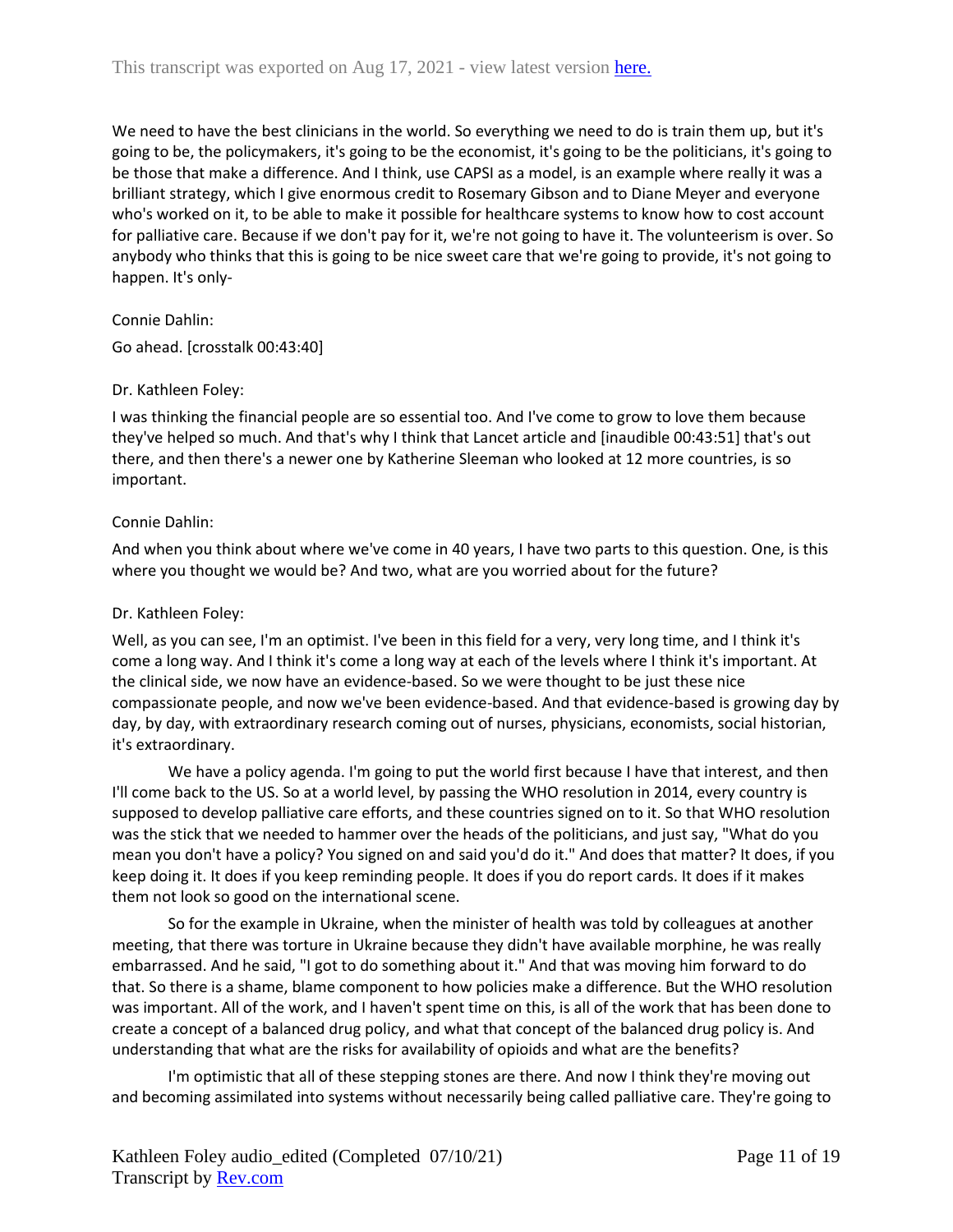be called supportive care. I want to call this palliative care forever. Eduardo Bruera to succeed at MD Anderson called it supportive care. Every policy we've written has called it palliative care at an international level, so I wouldn't like to have to change that language back. Okay.

My optimism also comes from the point that other groups have signed on. So there are three different, I think that maybe there are two different documents, or maybe three, that a group in Italy did where the religions of the world signed on to palliative care. And so there are these three big declarations signed by the religions of the world saying, "Palliative care is essential." And it was Muslim. It was just a broad, broad group, but that was another group coming together, though we didn't necessarily know that they wouldn't. And then at the same time, the Vatican, and Pope Francis has his own definition of palliative care, which is very much like the WHO one. And basically the Vatican signed on to palliative care, with the idea that palliative care should be widely available throughout all their institutions and be fully supported. And there are group people like Carlos Centeno and a variety of people that have published on what the Pontifical Academy of Life, now it's called PAL-LIFE in their whole programs, so that's like another group that has come forth.

And these keep popping up in different places, new other groups. So my enthusiasm is that people are slowly catching on. Coming back to the US, I think because of the work of CAPSI, and really the work of the American Academy of Hospice and Palliative Medicine and HPNA, and a variety of the national hospice and palliative care organizations, all of whom seem to be on the same page pretty much with idea of how they're getting care paid for and how to get it paid for. I think that coming together is moving the care system forward better.

So I'm quite optimistic that it's going to still be bumpy, that nobody's going to race to thinking you want to have a palliative care doctor, but when you need it, you're going to want it, and you're going to have it. And I'm seeing more and more people who would not even mention palliative care to me, I'm here in the middle of Idaho and I met a local doctor here, and he said, "Palliative care really has changed what we do." And I sit on Cuniff-Dixon Award Foundation, and reviewing these hundreds of applications, maybe there's a 1,000 points of great doctors in these communities. It's a physician award, that are doing amazing things with whatever resources they can do.

So I'm optimistic because I think we're coming to become a more mature country that understands why we need palliative care. So we just got to fix the policy, we've got to fix the monies, and we need people like a Diane and many more like her who know how to do this. So, if you could train a whole group of Harvard MBAs in palliative care, that would be great. I'm using these as examples, but this is who we need on our side to do this. That's my optimism.

And probably what I think have been the things that we didn't do well, is we haven't created this large, huge, civil society of people who are out there marching in the streets, like the AIDS group. And it's because we're not a disease. And because anybody who has a disease, be it cancer, be it AIDS, be it LS, everybody wants a cure. So we, palliative care people, have to be on the side of cure. Okay? We just have to be on the side of care. So when, in 2001, we published with the National Cancer Policy Board report, improving palliative care for cancer, in every deficit, you can imagine. Do you know that at that point in time, the National Cancer Institute never used the word death. They only use language like mortality figures. When patients were sick and dying, they never talked about hospice or palliative care, except maybe in one line.

We had a student that went through every document. And the only people that talked about death were the military in their Department of Defense breast cancer programs, where when you go to those meetings, they have a picture of every dead woman who was in the military who died of breast cancer. Because the military memorializes the dead, the National Cancer Institute berries the dead. So we have to understand that this is our culture. Now, has NCI gotten better? Yes. Has the American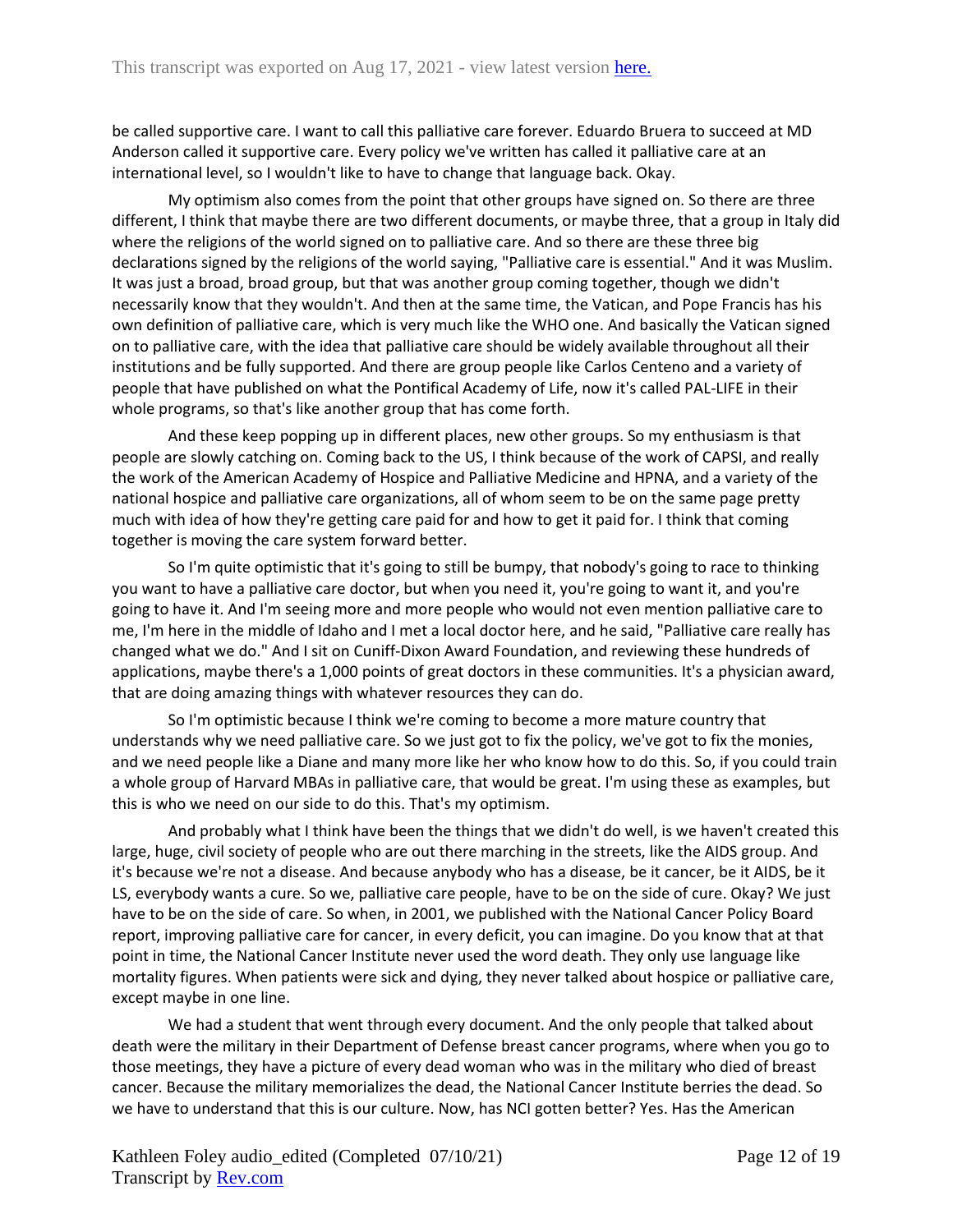Cancer Society gotten better? Yes. But let me tell you, it took a long time for both of them to be on the page to talk about dying.

The American Cancer Society told me if we talked about dying, that nobody would want to get treated, they'd be so frightened. So I said, "Well, could we just listen to every one of your little groups and let's hear what the patients are saying on those groups?" And you get on a bladder cancer group, or you get in a breast cancer group, and you're just listening to the conversations. And their first thing is, "I thought it was going to die." Well, if it's their first line, we can help them. Because if you're going to die, we know how to die well. So how do we ... Both of you know this, so I'm just making the point, that you've been through it, you know all of these pieces, but it was so real at that time. It was constantly in our face.

When the National Cancer director, at the time, when we wrote this report, it was supposed to be presented to the board of overseers. It happened to be the day that the Twin Towers fell. I am in Washington, standing, waiting to get my presentation, and watching the Twin Towers fall, the meeting gets canceled, and it was like front death in that one, so that was the end of that. But then the NCI did move forward, and did do a lot of great programs, and did create a palliative care program at NIH, which to its credit, and did create a funding strategy for palliative care. But is it enough? No. Was it enough? No. One could go through a list of bad things that happened and negative things, but I'm not there.

And last thing on the opioid epidemic, as you know, and so this is it, as a major advocate of improving pain management for patient, clearly the large number of patients who are receiving palliative care, who had non-cancer pain, were individuals that we advocated for. And these were people who were dying, and as the support study show, that two thirds of the dying had significant pain. The nursing home patients had no access to pain relievers. This is in the US in the 1990s and 2000s, the work of Joan Teno and many other people, Sean Morrison. So, how do we separate the palliative care people from the other groups of patients with chronic nonmalignant pain? And then the debacle that happened in the opioid epidemic.

And so, I think that's been a terrible, terrible problem. And I think, I'm hoping that the pendulum will switch, will start swinging back appropriately. But in the process, a lot of science has been misrepresented, a lot of people have been accused of things that are not true, myself included, and both the pain patient with cancer or with serious medical illness is being undertreated for their pain. So that's a very big issue. So you should also have your people read the books about the pain issue if they're interested in that piece.

## Connie Dahlin:

Yeah, I worry that too, of where we are in the pendulum and the politics. And I think though, the other thing that you went back to, Dr. Foley, is even just talking about, if you look at equity, the amount of opioids that United States has compared to the rest of the world to begin with. And then, I don't know, and both of you probably know much better in terms of the opioid crisis in the United States, how do we compare to other countries, even with any [crosstalk 00:55:25]

## Dr. Kathleen Foley:

Well, they've used Germany as the example. Lukas Radbruch could talk to this. Germany has as much opioid per population, and they didn't have an opioid epidemic, because they have a care system. Those patients, they care. They see a doctor. They have an assigned physician. They have assigned physical therapy. They have assigned other approaches. It's pretty extraordinary. So this is an American problem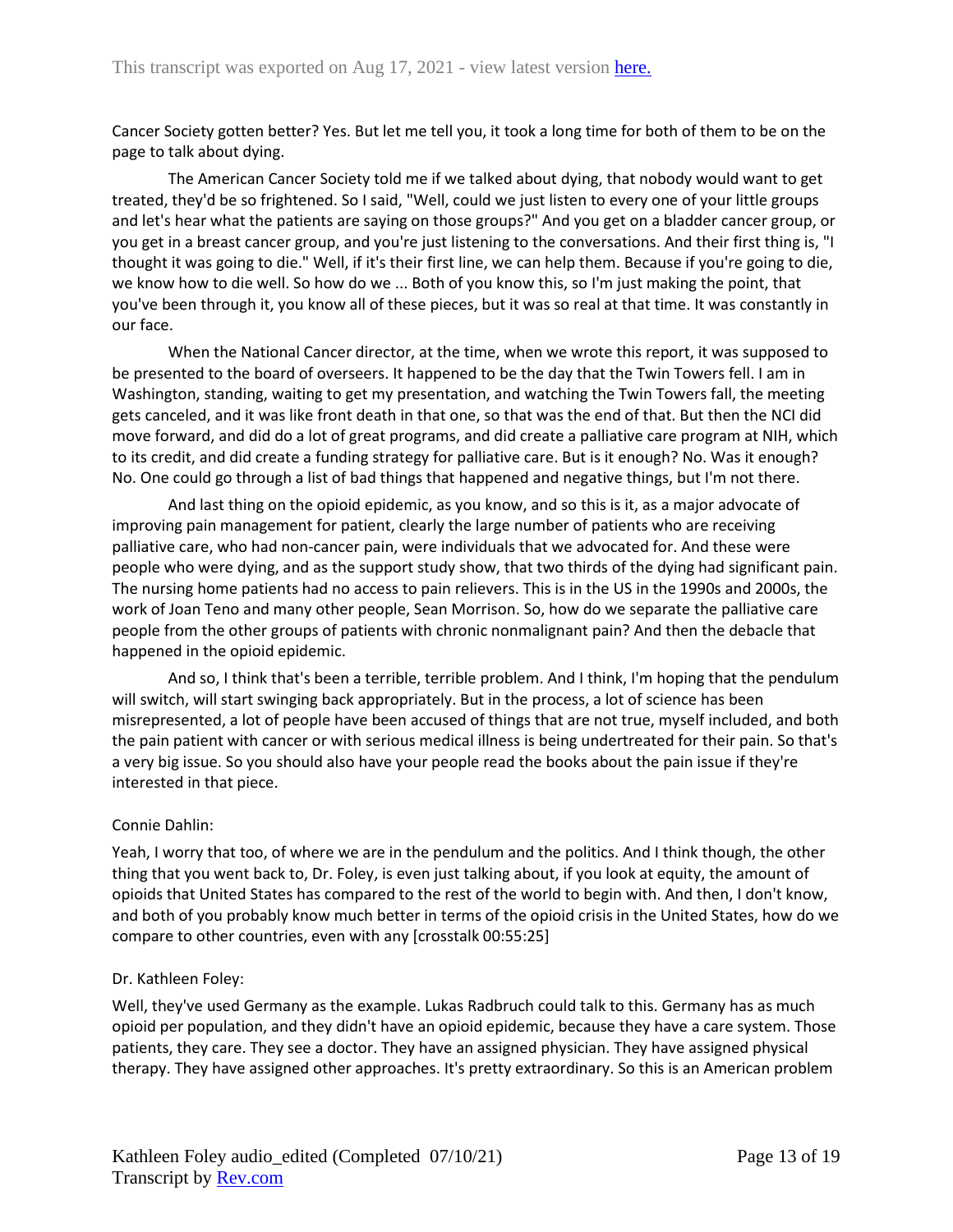and an American disease created by a group of Americans in which everyone who plays should take some pieces of blame.

But the sad part of it coming out of this, is that the deep pockets of the pharmaceutical companies will go to hopefully help treat addiction, which I totally think is the most important thing that could happen, but it's not to do anything related to pain. It's not going to help with pain patient. It's not going to make drugs available. And the CDC guidelines have had really a significant impact on access to medications here.

So what I've worked on, I'm making this concept that opioids were a mainstay of therapy for cancer pain, and the WHO still says that, it's just not possible to get them in these country. And they're using the opioid epidemic in the US as an excuse. It's pretty extraordinary.

## Connie Dahlin:

Is there anything that you feel like, you've offered so many places for our students to think about and all the resources, is there any other place that you feel like, as palliative care has evolved here, that we haven't focused on that maybe is, that's a place we just didn't go to or we didn't get to?

## Dr. Kathleen Foley:

Yeah, I don't think that we probably did as well as we might've done, inside of closed systems like prisons, we moved it, there are hospices in prisons, but I think that's the issue. So I think this angle of prison film is really pretty amazing, and maybe you've seen it, it's 20 minutes but it's mind changing. They're [inaudible 00:57:39] through the walls and the doors of the prison, and the volunteers of a hospice are inmates, some of whom said, "The last time I saw a patient die was the person I killed." So pretty powerful. And creating rituals and support for those individuals.

I think pediatric palliative care too is so extraordinary, and that field is just blossoming forth incredibly well. And luckily, there were 43,000 kids in the US who die each year, at least. We should do this well. This is a no brainer, so these are areas we could do this really well. And there are such great physicians and nurses and psychologists and social workers doing this, so what a field? They're just extraordinary, extraordinary. I'm humbled by everyone who does this work because they're so extraordinary.

Connie Dahlin:

[crosstalk 00:58:40] Yeah?

## Dr. Kathleen Foley:

I don't know, I think the question is will people who get this PhD be able to use it? And I think, yes, because I think every system is going to need to have individuals with this level of expertise. And clearly at an international level, so I'm really a fan of this, have you talked at all with Irene Higginson and the group with Cicely Saunders? Because Irene, obviously they do a PhD program and they've done one that, again, we supported through our International Palliative Care Initiative to encourage international PhD students. So they've had great students in Africa as an example.

But Irene now is in another position where she headed not only the ... Look, she's head of the, what is it? The Florence Nightingale School of Nursing plus something else, she has another component. So I think they would be great to talk with, because I think they're an extraordinarily great research group at an international level. So, if there's a way to work with them. And I think Irene would be good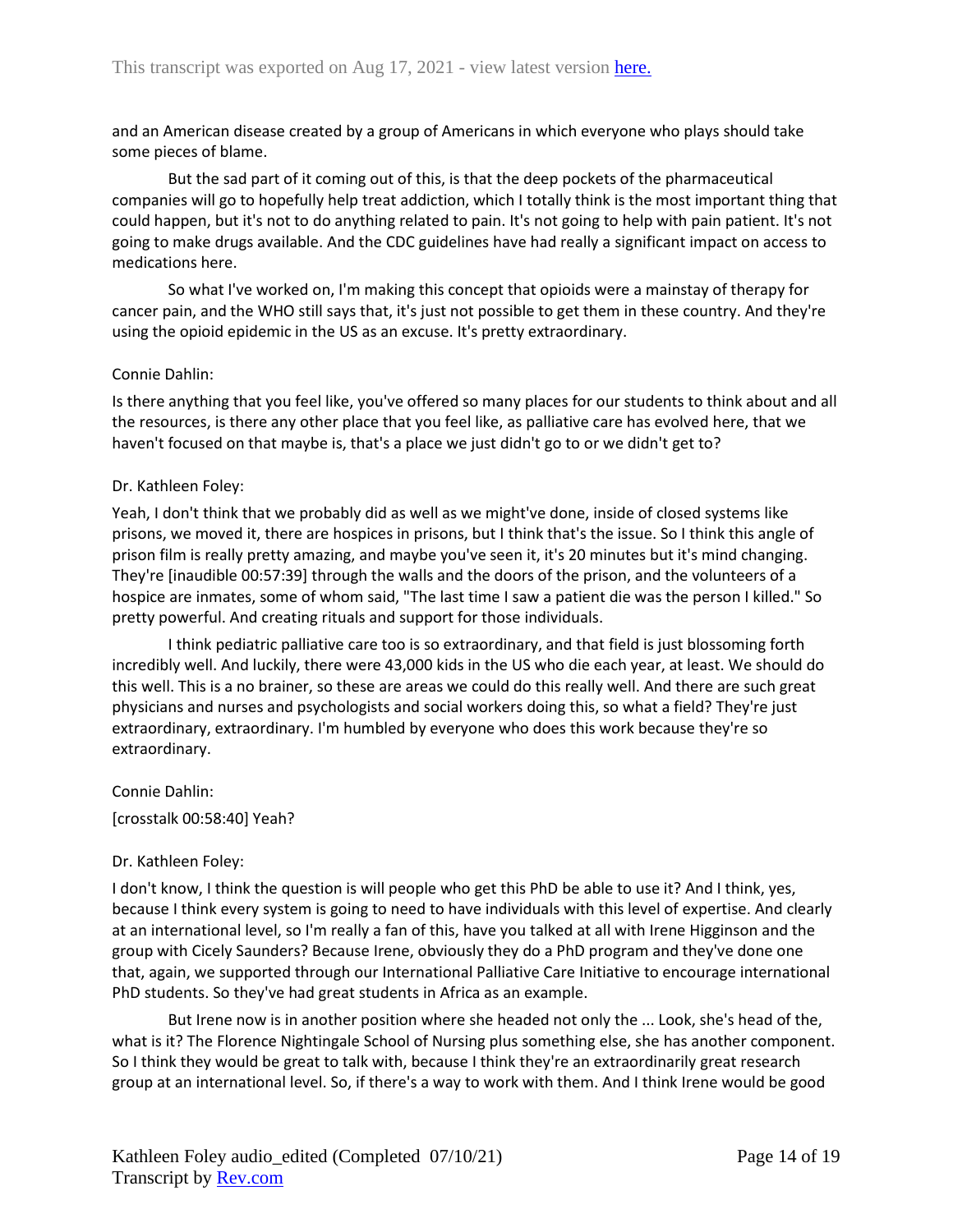because you're going to get an over the water view of this over the phone. And she's tougher on the field. I'm kinder to it. I think-

Dr. Lynn McPherson:

I've spoken to the people that run her PhD program and it's a very impressive program.

Dr. Kathleen Foley:

Oh, it's extraordinary. They're great. They're totally good.

Dr. Lynn McPherson:

Yes. There were three in the UK, Liverpool, King's College and Lancaster.

Dr. Kathleen Foley:

Yes, and Lancaster, right.

Dr. Lynn McPherson: Yes.

Dr. Kathleen Foley:

And who is that? Sheila Payne is in Lancaster or? I'm not sure who it is.

Dr. Lynn McPherson:

No, it's a gentleman. I've forgotten the name, but-

Dr. Kathleen Foley:

But I think, again, the best is that if all of us can ... So what I found, if there's a way that no one feels in competition and in collaboration, creating that.

Dr. Lynn McPherson:

Oh my gosh, I talked to King's and to Lancaster and they were incredibly gracious. [crosstalk 01:00:48] insights and they wished us nothing but the best in launching our program. So I agree. I think we could use 10 more programs just like any of these to get the-

Dr. Kathleen Foley:

And I don't to know what you guys think is the future. What do you think the big challenges are out there?

Dr. Lynn McPherson:

Oh boy, that's a loaded question, right Connie?

Dr. Kathleen Foley:

Who's going to pay for this PhD then? How much does it cost to do?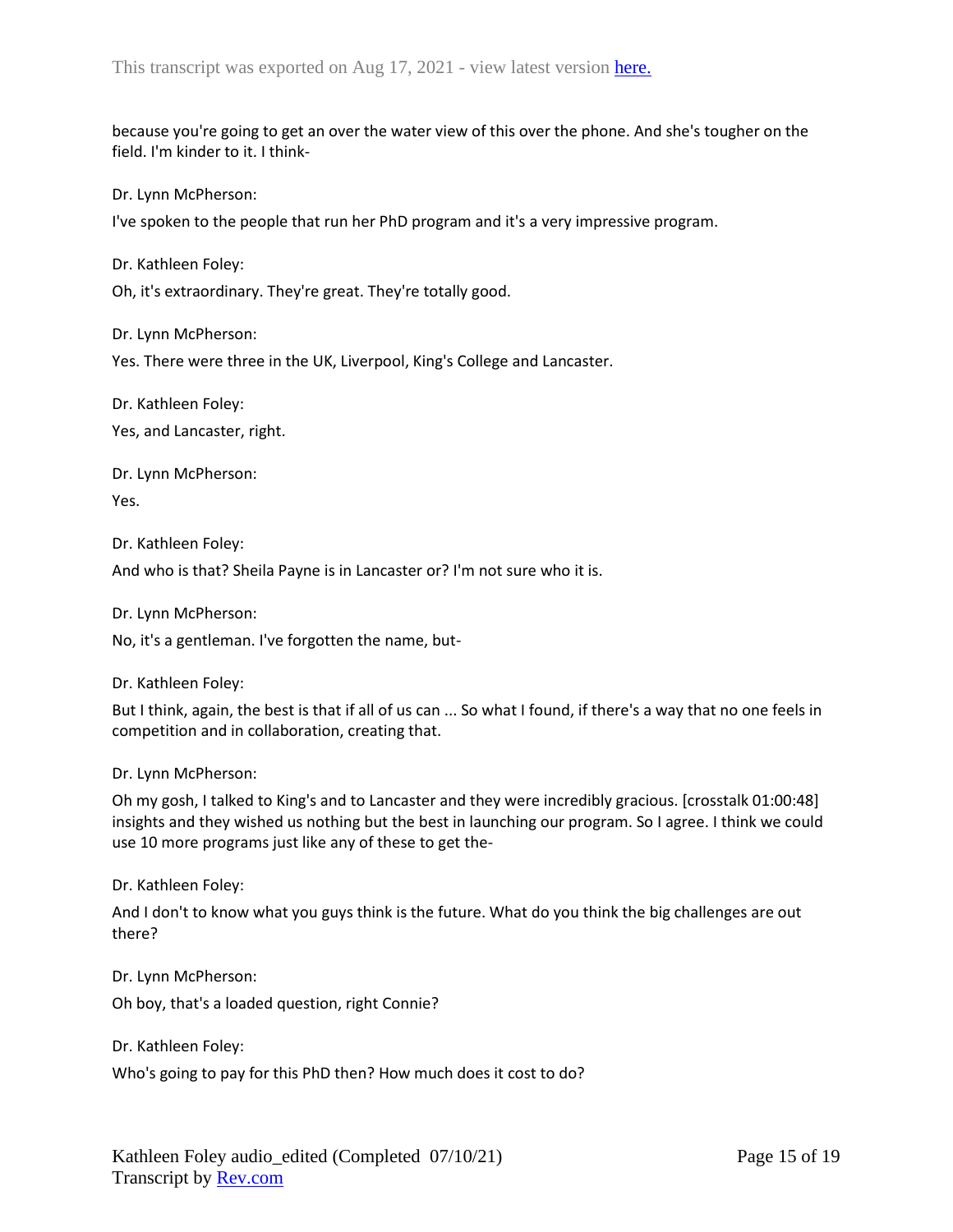## Dr. Lynn McPherson:

It's not going to be bad, actually. It's going to a three-year program. If you apply yourself, you can get it done in three years. And tuition is not terribly high, all things considered. This is not one of those ... Most PhD programs, you bring the young person into your college, and they live in a basement for five years, and they get a stipend to be a graduate assistant. This is not like that. This is adult learners, it's completely online, it's asynchronous, they pay their tuition, they do their work, they're not a graduate student, and they have a full dissertation committee like everyone else. So we value a very, very, very practical applied process and education. So they're getting all the appropriate coursework. And I'm a little greedy. I don't want them to just be researchers, although they will be good researchers, I want visionaries who are amazing educators, who are advocates, both in their community, within the profession and worldwide.

Dr. Kathleen Foley:

Yeah, that's great.

## Connie Dahlin:

I think also the other thing, Dr. Foley, is that, when we created the course, what I was saying is we have made it very clear. And you've gone that way, of saying, we need people who are policy people. We need people who are creating new technologies to think about this. We need people who are thinking about the quality of metrics so that when we're saying it's good, it's good. We need still people to think about what is this interprofessional work. Because I think where people mostly focus, and you mentioned this, is that, this part about heart, having the heart, and if we're good at clinician, everything will change. And I think that was lovely but the naivety that we've moved beyond that, and that reimbursement is important, and if people don't understand that reimbursement has to support a practice, they're going to fail.

And so really trying to give people this broader context to really show the evolution of the field, but also just the evolution of the world. And so, I think some of the people, you mentioned a little bit about policy and if we bring it to the United States, it's been 10 years since we've been talking about Pachita, and my question is, so if we need to move on from Pachita, then-

#### Dr. Kathleen Foley:

Well, tell me what happened. Did it pass or what?

#### Connie Dahlin:

No, it was about to be passed last year, but then it got pushed off the last minute because of the pandemic. But I just think in my mind, I'm-

#### Dr. Kathleen Foley:

And I think we started that in 1995 or six ... So this is a very long-

#### Connie Dahlin:

So it just was at some point of us learning with palliative care that one pain medicine isn't right, you got to think about this, started to, do you put all your eggs in one basket or do you start thinking of a multipronged approach? And what you were talking about of-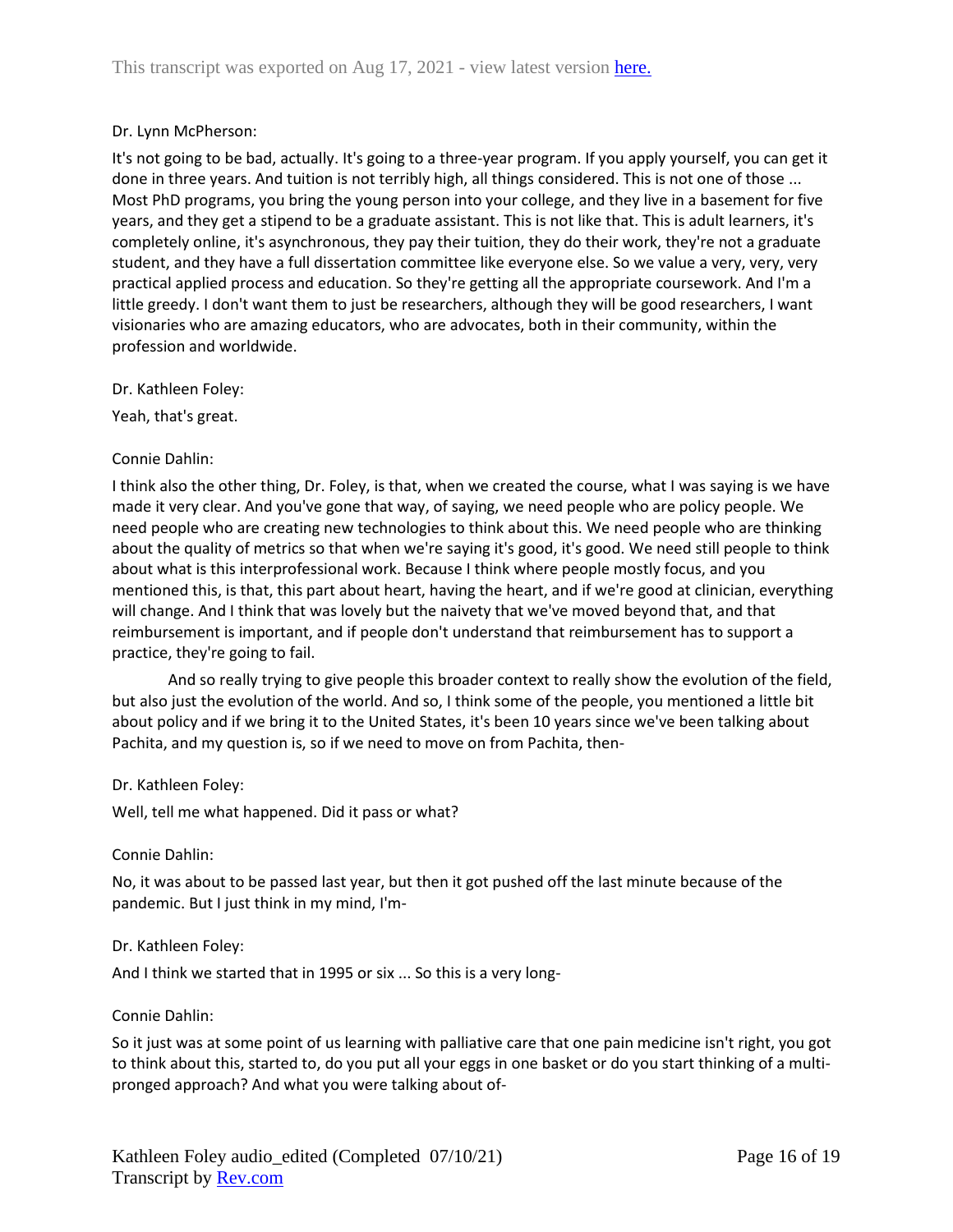## Dr. Kathleen Foley:

I'm sort of, let a 1,000 flowers grow, because you don't know what they're going to grow to.

Dr. Lynn McPherson:

Yeah.

## Connie Dahlin:

Yeah. So I think that's what we're trying to think about. And I think you've given people so much thought about all the different pieces and that the history has been this knitting together of this fabric in so many different ways, of being woven together, and what we have now people would have no idea of so much history is behind it. And really, I think we have evolved. With all of the struggles, if you think about it from where you were saying, we had Brompton's cocktail and now we have all these different opioids, whether people can afford them or not by their insurance, that's beside the point, we at least have them. So we're trying to figure that out.

But then also, what you said of knowing which patients we should be using, what medications, and I'm thinking about all of these other pieces. I think that we are becoming more sophisticated. And I still worry myself about, if I think about program development, people want the recipe, and it's like, "No, no, there might be some ingredients, but you're going to use different amounts of everything." One program is one program. And you've already said this, it really depends on the context and the environment, even in the United States. What happens in a rural area in Idaho might be really different from New York city.

And so how do you learn, like what you said, a needs assessment, to take all that in and figure out the players? I do feel like the one place in the United States that we have a great amount to learn from other countries, is really this community health worker model [crosstalk 01:05:39]

Dr. Kathleen Foley:

Yes.

# Connie Dahlin:

... so resistant to it because it's not medical. And yet, if you think about communities and having that broker, if you will, who knows the community, who can translate that, who knows the resources, maybe if we start integrating that more, and then we shift from a fee-for-service model, maybe that's where our hope is. And so that's where I think about this work in the community, that that's where we're going to look at Africa, looking at-

## Dr. Kathleen Foley:

And India had this extraordinary community.

Connie Dahlin:

Right.

## Dr. Kathleen Foley:

Well, that wasn't really extraordinary model. Although in the beginning, when I was in Missoula, I think the Mayor of Missoula, Montana, who also was an academic, was a believer in communitarian theories.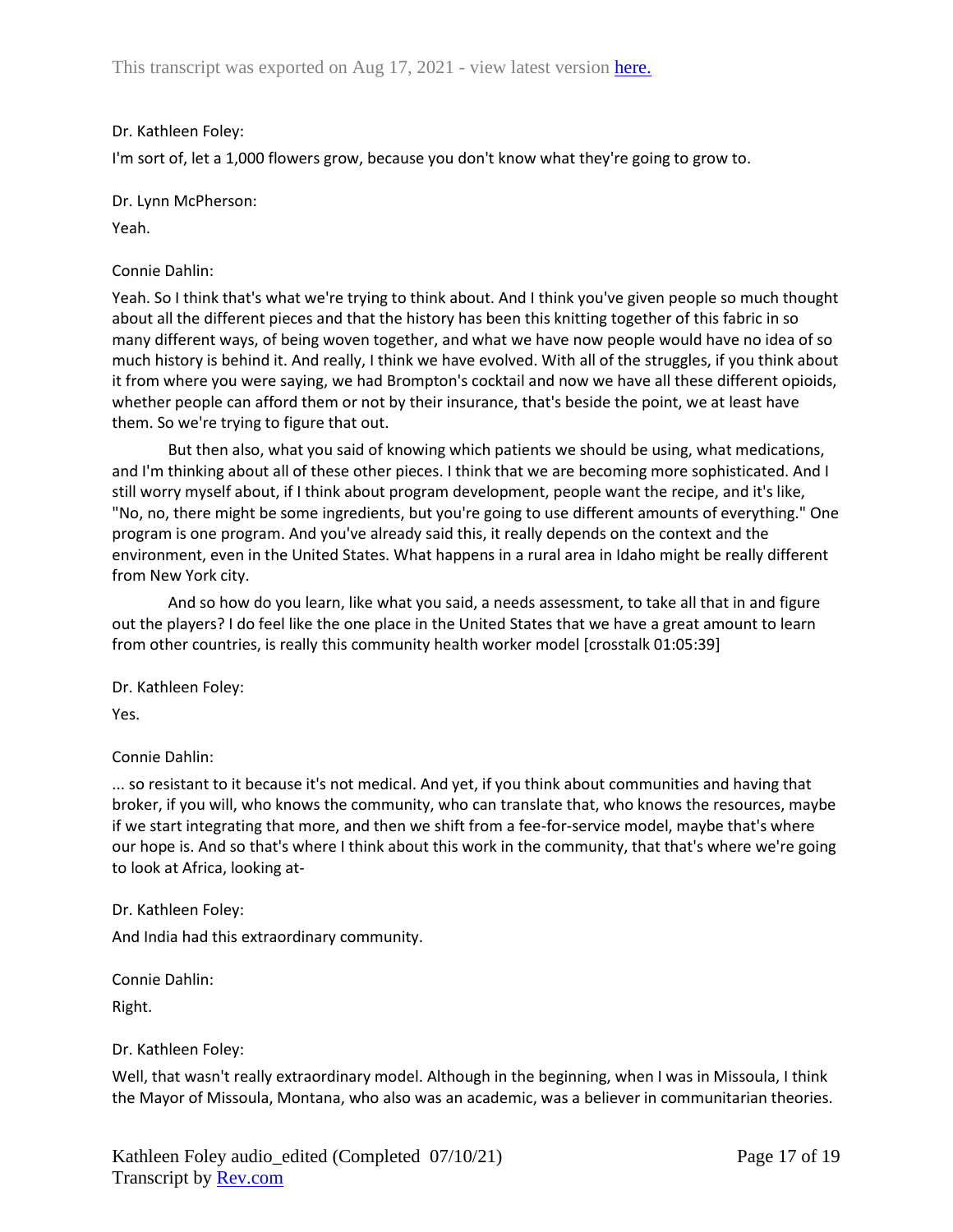And so he, part of Irene's project there was all about the community. I have to go back and look at that, but I think he did a lot of work on community work using Missoula, Montana. And he was funded by RWJ. But I do think in looking at clearly middle and low income patients, that this issue of community workers tied to ...

So there's a group, do you know this group called, I think it's called City Health or City Health Advocates or something, I don't know if you know about them? But what they've done is they've contracted with Medicaid to get patients, keep people out of the ERs and keep them going to regular doctors on a regular basis. And so I recently was talking with someone who works for them, and they are, this is a master's level, has a master's in public health, who was doing this kind of work, where she's acting as the community health worker and getting them to the right doctors, getting their diabetes under control, that sort of thing, and is this mediator. So he has a skill for ...

I think that's a great kind of model. I gathered this group. I can send you the ... And I'll look up their name. But I'm quite impressed with that. It would be a great model for the palliative care piece of this. Because it's the population as well who often doesn't receive adequate care and then ends up wanting, or whether they want or not, getting the Cadillac of care that they don't need, and also not necessarily respecting their choices for how they would like to die. So I think that's another kind of a great model that would be possible.

I think there are lots of different smart opportunities. But I think my concern is, is that we're just not going to have enough great doctor leaders to do this because everything has gotten so hard to do [crosstalk 01:08:22] because everything has gotten hard to do. And everything in medicine is transactional and not person centered.

## Connie Dahlin:

Right. I think the only other place that I think also we can learn internationally is when you also look at health disparities and some of the structural racism that also includes palliative care. And so how are we going to break through some of that? So if I think of what you've done in other countries, we probably also have a lot to learn in those areas as well.

## Dr. Kathleen Foley:

Oh yeah. The people are just extraordinary in what they've done. But that I can only tell you across the board. As much as they say, "Well, people in Africa are more accepting of dying," I don't think India is accepting of dying. [crosstalk 01:09:07] No, I think, but there are cultural aspects of what happens and then how they do this.

## Dr. Lynn McPherson:

Well, Dr. Foley, This has been magnificent, truly magnificent. You are, I admire you so much, and your lifetime of work, it almost moves me to tears, truly.

## Connie Dahlin:

Yeah, it was great work, so lots of good supporters. Okay, so thank you for what you're doing.

## Dr. Lynn McPherson:

Thank you very much. Connie, any last words for you as we wrap up?

## Connie Dahlin: